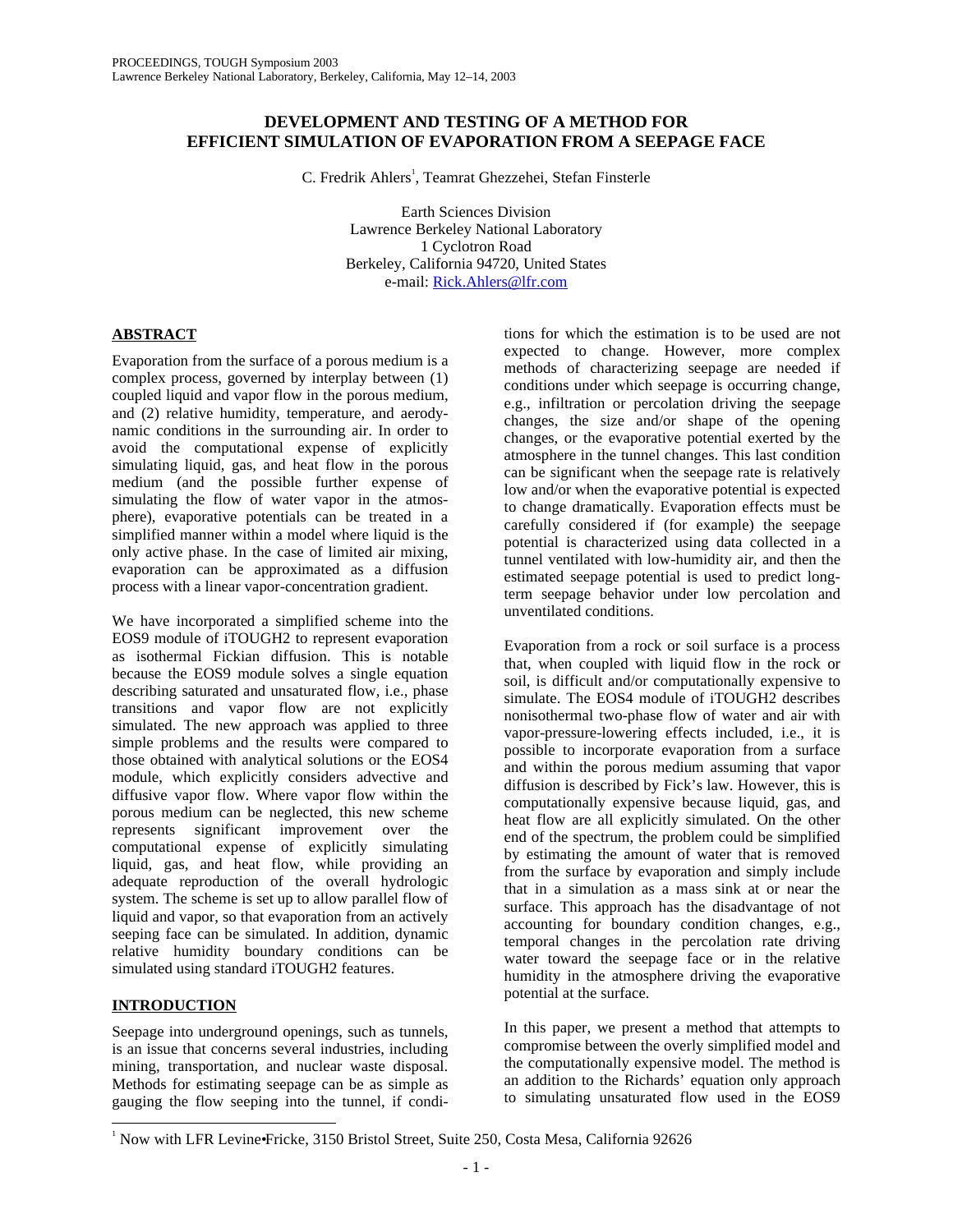module, i.e., that of simulating only an isothermal liquid phase.

## **THEORY**

Evaporation from a surface can be assumed to behave as Fickian-type diffusion of the vapor between the liquid surface and a well-mixed atmosphere with specified relative humidity a certain distance from the liquid surface. In this case, the vapor diffusion rate is calculated from a linear potential gradient over a fixed distance. This can be made analogous to a Richards' equation approach to liquid flow.

In order to use a Richards' equation approach to the problem of evaporation from a rock face, an appropriate capillary pressure must be specified at the atmospheric boundary node. Kelvin's equation relates the relative humidity *h* [-] to the capillary pressure  $P_c$  [Pa]:

$$
P_c = \frac{\rho_l RT}{M_w} \ln(h) \tag{1}
$$

where  $M_{\psi}$ [kg mol<sup>-1</sup>] is molecular weight of water,  $\rho$ <sub>*l*</sub> [kg m<sup>-3</sup>]is liquid density,  $R$  [J K<sup>-1</sup> mol<sup>-1</sup>] is the universal gas constant, and *T* [K] is temperature.

A second requirement for using a Richards' equation approach is that the problem must be set up so that the liquid flux corresponds to the "evaporating" mass flux. Liquid-phase flux  $F_i$  [kg s<sup>-1</sup> m<sup>-2</sup>] can be described by

$$
F_l = -k \frac{k_{rl}}{\mu_l} \rho_l (\nabla P_c - \rho_l g) \tag{2}
$$

where  $k \text{ [m}^2\text{]}$  is permeability,  $k_{n}$  [-] is liquid relative permeability,  $\mu$ <sub>*l*</sub> [Pa⋅s] is liquid viscosity, and *g* is gravity.

Similarly, diffusive vapor flux  $F_{\nu}$  [kg s<sup>-1</sup> m<sup>-2</sup>] can be expressed as

$$
F_{v} = -D_{va}^{0} \tau \phi S_{g} \frac{P_{0}}{P_{g}} \left(\frac{T}{273.15}\right)^{n} \nabla C_{v}
$$
 (3)

where  $D_{va}^0$  [m<sup>2</sup> s<sup>-1</sup>] is the strength parameter for diffusive vapor flux at standard conditions  $(T = 273.15 \text{ K})$ and P =  $10^5$  Pa),  $\tau$  [-] is tortuosity,  $\phi$  [-] is porosity,  $S_g$ [-] is gas saturation,  $P_0$  [Pa] is standard pressure (10<sup>5</sup>) Pa), *Pg* [Pa] is gas pressure, *n* [-] is a fitting parameter for the temperature dependence of the diffusion coefficient, and  $C_v$  [kg m<sup>-3</sup>] is the vapor concentration.

The vapor concentration  $C<sub>v</sub>$  can be expressed in terms of relative humidity as follows:

$$
C_v = \frac{M_w P_{v,sat} h}{RT}
$$
 (4)

where  $P_{v, sat}$  [Pa] is saturated vapor pressure.

If gravity is neglected in Equation 2 and the tortuosity, porosity, and gas saturation product is set to unity in Equation 3, an equivalent permeability,  $k_{eq}$ [m<sup>2</sup>], that allows liquid flux (Eq. 2) to equal diffusive vapor flux (Eq. 3) is

$$
k_{eq} = D_{va}^{0} \frac{P_{0}}{P_{g}} \left( \frac{T}{273.15} \right)^{n} \frac{\mu_{l}}{\rho_{l}} \frac{M_{w} P_{v, sat}}{RT} \left\{ \frac{\exp\left[ \frac{M_{w} P_{c,F}}{\rho_{l} RT} \right] - h_{A}}{P_{c,F} - \ln(h_{A}) \frac{\rho_{l} RT}{M_{w}}} \right\} (5)
$$

where  $h_{\lambda}$  [-] is the relative humidity in the well-mixed portion of the atmosphere, and  $P_{c,F}$  [Pa] is the capillary pressure at the seepage face. This also assumes that the gradients in Equations 2 and 3 are parallel such that the change in distance cancels from both sides of the equality.

#### **IMPLEMENTATION IN iTOUGH2**

In order to implement evaporation in the Richards' equation module of iTOUGH2, several specific conditions need to be met.

For connections over which an evaporative flow rate shall be calculated (rather than a standard liquid flow rate according to Richards' equation), the user must assign a connection index value (TOUGH2 variable ISOT) of -16 to -18, instead of the usual 1 to 3.

Effective permeability (Eq. 5) on this connection is internally calculated based on the capillary pressure at the face of the porous medium, the relative humidity in the well-mixed atmosphere, and the temperature and pressure conditions specified (default temperature and pressure conditions are used if none are specified). Relative humidity is specified using the first primary variable (otherwise saturation), and it is converted to capillary pressure by selecting Kelvin's equation (Eq. 1) as the capillary pressure function.

As shown in Figure 1, the connection for evaporation from a porous-medium face is added adjacent to the connection for liquid flow from the face. As discussed above (see Equation (5)), gravity is neglected across evaporative connections.

Time-varying humidity can be specified for the wellmixed atmospheric boundary condition using the first primary variable, liquid saturation, and the TIMBC, USERBC, or RESTART feature of iTOUGH2.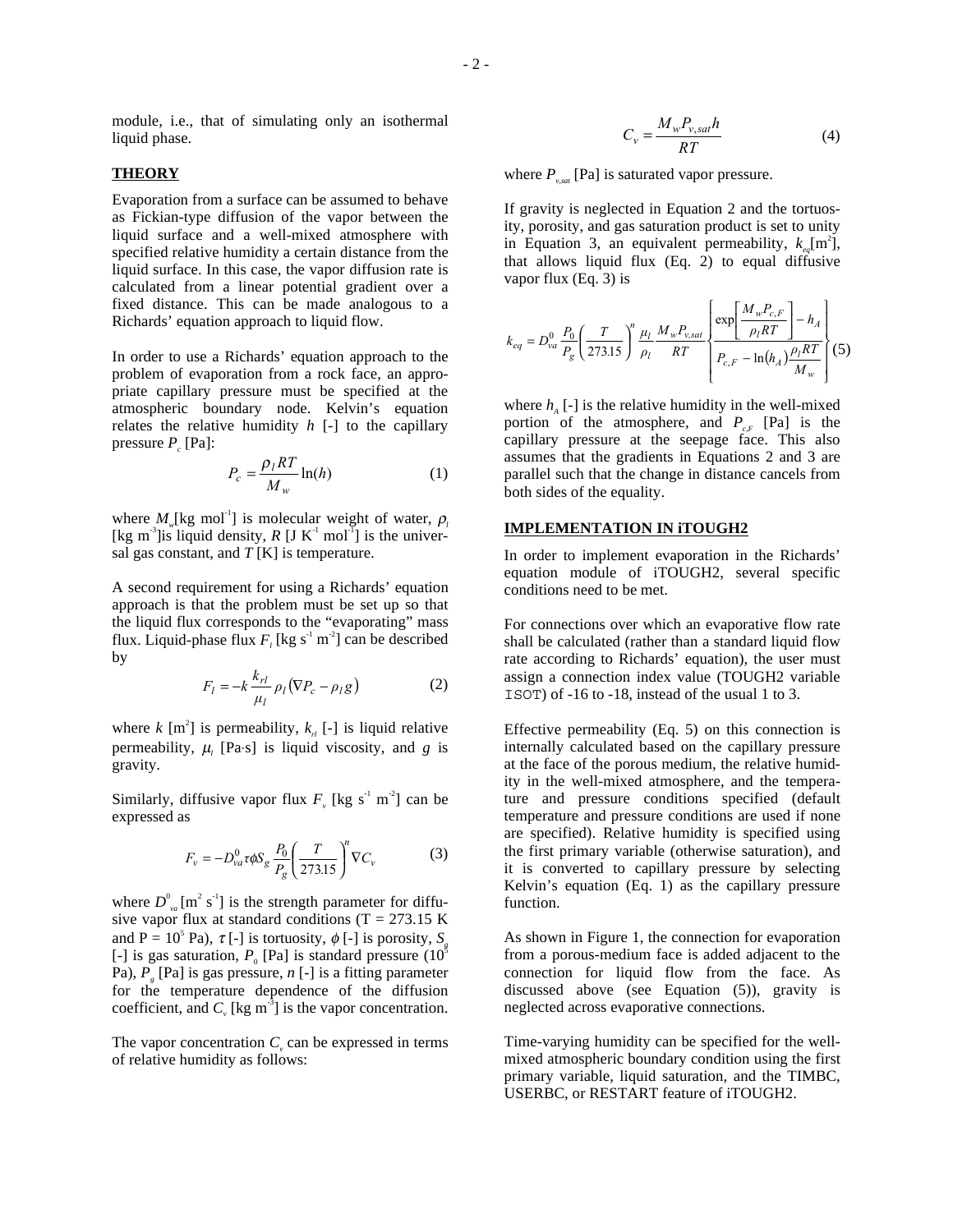

*Figure 1. Evaporation and seepage connections from the seepage face.* 

### **TESTING**

Two simple test cases were used to verify that the approach functioned correctly: first, a variety of capillary pressures (relative humidities) were specified for a two-node system, and the direction and magnitude of the flux were verified analytically by Equation 3; second, expected performance was verified under a range of percolation rates for a fixed evaporative potential.

The range of validity of the approach was also tested by comparing saturation profiles and fluxes between the simplified approach and an EOS4 simulation of the same system. As a byproduct of this comparison, the relative efficiency of the new approach can be evaluated.

## **First Test Case**

A simple test case is used to verify that the coding is correct. Diffusive vapor flux from a seepage face to a well-mixed atmospheric boundary is calculated for a range of capillary pressures at the seepage (rock) face (shown as equivalent relative humidity in Figure 2) and a range of relative humidities at the atmospheric boundary. Figure 2 shows the simulation results, which are verified against a hand calculation of the flux by Equation 2 and found to be correct.



*Figure 2. Diffusive vapor flux as a function of relative humidity at the rock face and within the well-mixed atmosphere.* 

#### **Second Test Case**

The capacity of the code to simulate evaporation and seepage simultaneously is verified in a simple vertical column. Water is applied at a constant rate to the top of the column. At the bottom boundary of the column, a seepage boundary condition (with zero capillary pressure) is applied for regular liquid-flow connections. In addition, for evaporation-flow connections, the capillary pressure is set as a function of relative humidity according to Equation (1).

The system is allowed to develop until steady state conditions are reached. The steady-state evaporation rate, seepage rate, and saturation at the seepage face are recorded. The simulation is repeated over a range of percolation rates from zero to more than the evaporative capacity at the lower boundary. Figure 3 shows that, as expected, at the point where the percolation rate exceeds the evaporative capacity at the lower boundary, saturation at the seepage face reaches 100%, the evaporation rate reaches a maximum, and seepage is initiated. At percolation rates greater than the evaporative capacity, all excess flux results in seepage.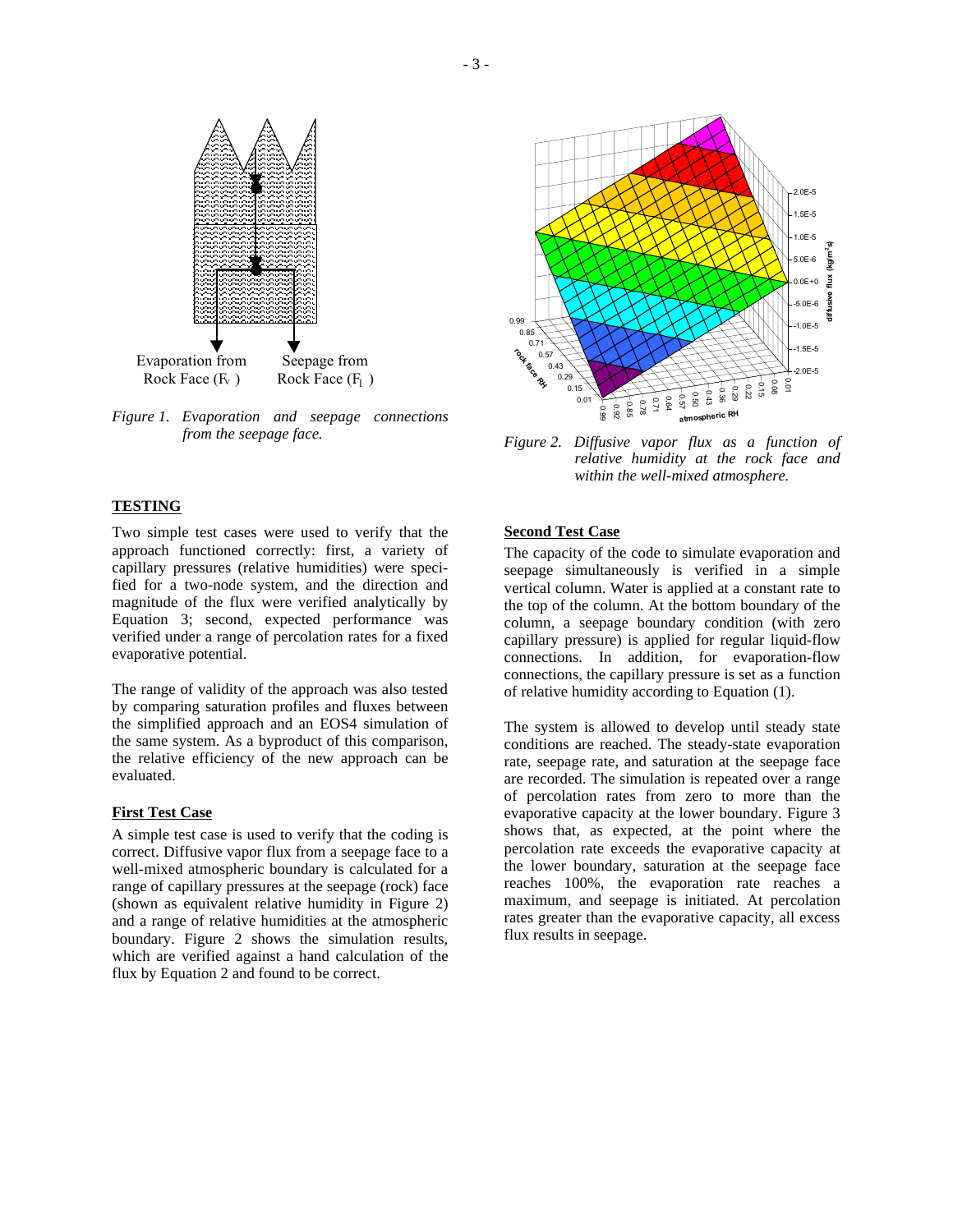

*Figure 3. Liquid flux (seepage) and vapor flux (evaporation) in a horizontal column toward an evaporative boundary simulated with EOS4.* 

#### **Range of Validity of Approach**

Because this approach is used to simulate only the diffusion of water vapor from a rock or soil surface, it should be applied in a narrow range of circumstances. Of course, where advective vapor flux in or from the porous medium is an important component of overall mass flux, modules such as EOS3 (for nonisothermal two-phase flow of air and water) or EOS4 (same as EOS3 with vapor-pressure-lowering effects included) should be used. Similarly, where diffusive vapor flux in the porous medium is a significant contributor to the overall mass flux, this approach is unlikely to give reasonable results.

A simple problem is set up to demonstrate under which conditions reasonable results can be expected from this approach. A horizontal column is initiated with a saturation of 90%. At one end of the column, an evaporative boundary condition is specified, i.e., the only mechanism for mass transfer across the boundary is vapor diffusion. All other boundaries are no flow. Conditions in the column are simulated with the EOS4 module and the EOS9 module with the evaporative boundary condition modification.

Figures 4 and 5 show the saturation profiles within the column at increasing times. Note that the evaporative condition is applied at the boundary at 0 m, and the total length of the column is 10 m. The figures only show one meter of the column, adjacent to the evaporative boundary. At early times, when the saturation is high throughout the column, the profiles generated by the modified EOS9 and EOS4 are indistinguishable from each other. At later times, when the saturation near the evaporative boundary is reduced, the modified EOS9 underestimates the amount of saturation reduction, because evaporative vapor flow is only applied across the last connection between the column and the boundary, but not within the porous medium itself. If saturation is sufficiently reduced, liquid relative permeabilities and thus liquid

flow rates are very small. Under these conditions, diffusive vapor flow within the porous medium becomes significant, an effect correctly captured by the EOS4 module. This is particularly evident at the latest time shown, where the EOS4 simulation creates a drying front extending approximately 0.3 m into the porous medium. Note that the saturation value at the porous medium face at late times is approaching the value where the capillary pressure at the face is equivalent to the relative humidity boundary condition (as expressed in Equation 1). Beyond the drying front in the porous medium, however, the saturation profiles approach each other within a short distance; one meter into the porous medium at the latest time, the saturation values are nearly the same.



*Figure 4. Saturation profile in a horizontal column with flow toward an evaporative boundary simulated with modified EOS9.* 



*Figure 5. Saturation profile in a horizontal column with flow toward an evaporative boundary simulated with EOS4.* 

Figures 6 and 7 show the flux profiles in the column at increasing times. At early times, the flux profiles are nearly identical. At later times, the liquid flux, shown in Figure 7 as thin lines, reduces abruptly at the drying front in the EOS4 simulation, while it steadily increases toward the porous medium face in the modified EOS9 simulation. Note that at late times the total flux (liquid plus vapor) simulated with EOS4 is nearly the same as the liquid flux simulated with the modified EOS9.